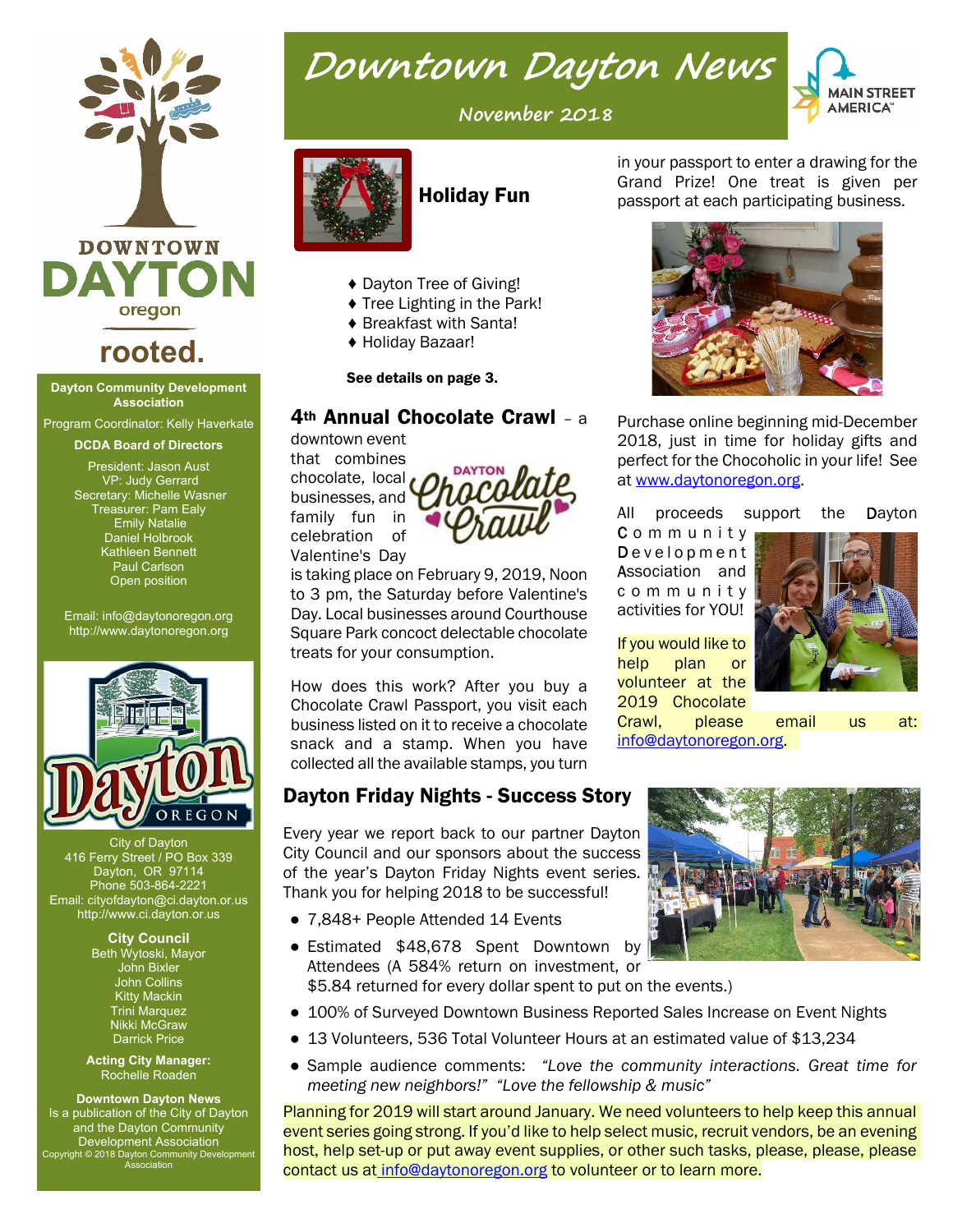## Dayton Community News

#### **Main Street™ News**

In October, our community was chosen for a Main Street on the Move Tour which welcomed close to 50 individuals from all over Oregon seeking information and inspiration for downtown revitalization. Attendees were all from communities that participate in the National Main Street America program and were eager to hear about the changes, growth, and future projects for our Downtown.

Our local non-profit Dayton Community Development Association joined the Oregon Main Street Program in 2009, and with the City and local business owners, has helped Downtown Dayton with many projects designed to make our community more vibrant, robust, and attractive to visitors and locals alike.

Large projects, like the completion of Francis Court and the renovation of (formerly) Dayton Baptist Church in November of 2015, have been recognized

state-wide in the Main Street Program as examples of a Transforming Main Street. For those who have been here long, you know there is still a long way to go in creating a bustling and healthy downtown area, but we are on our way and making progress!

Our "Downtown Dayton" organization is always looking for new ideas that can promote our downtown, bring beauty to downtown or bring new business to downtown. If you have ideas you'd like to share, or volunteer hours you'd like to give, we would love to hear from you. If you'd like to donate to our activities, please know that 100% of your donations are used to further our mission of improving our community. Have a wonderful Holiday Season!

You can learn more abou[t](www.mainstreet.org) the DCDA on the website www.daytonoregon.org and Main Street America program at <www.mainstreet.org>

*~ by Emily Natalie and Kelly Haverkate*

#### Did you know you can help the DCDA receive donations just by shopping?

The Dayton Community Development Association (DCDA) is a registered non-profit organization with both Fred Meyer and Amazon. Here are two easy ways you can support the DCDA and the community events we host each year!



#### **Fred Meyer Community Rewards:**

1) Go to: fredmeyer.com/communityrewards; 2) Sign-in; 3) Search for us by name: Dayton Community Development Association; or our non-profit number in their system BV648. 4) Use your Rewards card when you shop and help DCDA earn donations from Fred Meyer. 5) You will still earn all of your Rewards Points, Fuel Points, and Rebates while supporting the DCDA!

#### AmazonSmile:

1) Go to: http://smile.amazon.com/; 2) Log-in with your regular Amazon account info; 3) Search for us by name: Dayton Community Development Association; 4) Shop through AmazonSmile site (just the same as regular Amazon site, but generates donations) and help the DCDA earn donations!

It's that simple! Fred Meyer and Amazon do the rest by donating directing to the DCDA. They have donated over \$200 to the DCDA with just a few families participating. The more participants we have the more we can receive, so please consider signing up today.

#### Dayton Stories: The By-Pass Bar and Grill

The By-Pass Bar and Grill is the newest business in downtown Dayton. Breathing new life into a well known corner, The By-Pass has created a place that is both familiar and different. Family owned and operated, JT and Mylee Smith have tried to maintain that community feel that we love and appreciate here in Dayton. A place where they know your name when you walk through the door. That is The By-Pass.



Recognizing that they took over a long standing business location in the community, every step of development has been carefully

considered. Renovation was meant to be tactful and simple. The goal of The By-Pass is not to erase what was, but to grow and become a new staple of the community here in Dayton.

For food, don't miss the Whiskey Mushroom Bacon Burger. Amazing from start to finish. The Onion Rings are on point - not overly crispy, nor floppy and flimsy. Jalapeño Tots showcase the diversity of their fryer, and the Reuben is a dish not to miss.

In the works are plans to create something that Dayton has been sorely lacking - a dance floor, by summer '19. Besides the good drink and food, having live music and a dance floor alone will make The By-Pass a place worth visiting.

Welcome to the neighborhood, By-Pass. We've been waiting for you!

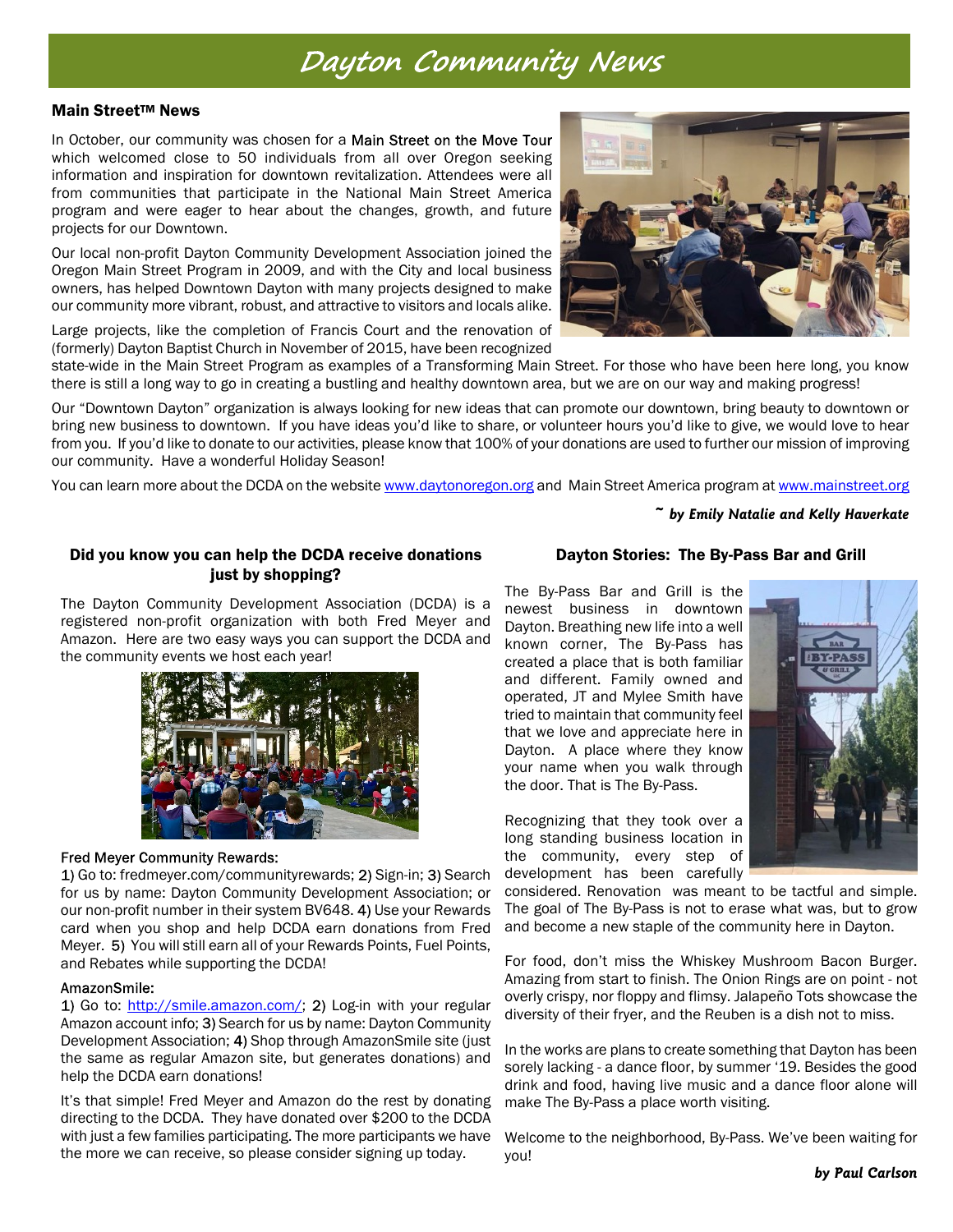## City of Dayton News



### City Projects Update

#### Sewer System Improvements

The replacement of the sewer mainline and the sewer laterals between 6th Street and City Hall have been completed as well as along Commerce Street between City Hall and 1<sup>st</sup> street.

The excavation of the Main Pump Station wet well is in progress and once completed the construction of the concrete wet well structure will begin. This project will be completed this winter. The City would like to thank everyone for your patience and understanding during the construction.

#### **Footbridge**

As work began in June on the Ferry Street Trunk Sewer and Main Pump Station improvement, deterioration of the footbridge was found during an inspection. The footbridge was then closed. In early August, the City Council approved funding to complete geotechnical test holes on both sides of the river. The results will help establish project scope and the cost of relocating the water and sewer infrastructure from under the bridge to underneath the river. Then the footbridge can be rehabilitated if replacement is not required. The City is in the process of identifying possible funding sources for both projects.

#### Safe Routes to School Grant Submission

The Oregon Legislature created the Safe Routes to School Program for infrastructure projects to deal with safety issues for students walking and biking to/from school. The City recently applied for \$494,000 in the first round to fund sidewalks along the North side of Ferry St (Hwy 155) from 9th Street to Flower Lane. The awards will be announced in early 2019.

#### Next City Wide Clean–up

Saturday, April 27, 8 am to noon. Behind City Hall. More info a[t](www.ci.dayton.or.us) <www.ci.dayton.or.us>

#### Winter Events

Annual Tree Lighting—December 1 - Courthouse Square Park 5:30 pm - Music and free hot cocoa. 6:00 pm - Santa arrives via Ferry St on a Fire truck! 6:30 pm — Tree Lighting. Come enjoy seasonal music and community spirit.



Dayton Food Pantry Holiday Food Boxes-Dec 4th and 18th The Dayton Community Food Pantry will have Holiday food boxes available December 4th and 18th from 4 to 6 pm for those in need with a 97114 zip code. Boxes can be picked up at Dayton First Baptist Church located at 300 Flower Ln. If you would like to donate to the pantry, please stop by during their normal November hours—4 to 6pm on the 13th and 27th. or call Deb (503) 551-4419 or Nadine (503) 522-1133.

**Dayton Tree of Giving - Gift tags for** the Tree of Giving will be available for selection beginning Monday, November 19 in the Mary Gilkey City Library (416 Ferry St). Stop by and select a gift or food tag to help make the Holidays brighter for a Dayton family! Unwrapped gifts and food items should be returned to the Tree of Giving by Monday, December 10. Volunteers, wrapping paper, and tape are also needed. Please contact Lorri Flores at 971-237-5037 if you're able to help, or for more information.



Families who would like to receive

Christmas gifts and food boxes from the Dayton Tree of Giving need to apply through the McMinnville Salvation Army, contact them at (503) 472-1009.

#### Breakfast with Santa—December 8—Palmer Creek Lodge

Plan to join Santa and his elves on Saturday, December 8th in the Community Center (606 4th St). You're welcome to talk to Santa, take pictures, and have some cocoa or coffee for free from 9am-1pm. The SAFE committee elves will be serving breakfast from 8am-noon as a fundraiser for the SAFE Grad Night

event. Adults are \$5, Children \$3 (under 3 are free). On the menu are pancakes, eggs, sausage or bacon and milk or juice.

Holiday Bazaar— December 8—Palmer Lodge Community Events Center This year's Bazaar will be held on Saturday, December 8th from



8am-2pm in the Palmer Creek Lodge (606 4th St). Local businesses, crafters and artisans will be on hand with great gifts for everyone on your list—and maybe a little something for yourself too! If you'd like to be a vendor, please call 503-864- 2221 or visit the City's website to apply at[:](http://www.ci.dayton.or.us/page/city_community_events-Bazaar) [http://www.ci.dayton.or.us/page/city\\_community\\_events-](http://www.ci.dayton.or.us/page/city_community_events-Bazaar)[Bazaar](http://www.ci.dayton.or.us/page/city_community_events-Bazaar).

Food 4 Fines - Mary Gilkey City Library will be offering Food for



Fines through Dec 15 to help support the Dayton Community Food Pantry. For each item of prepackaged food donated, your library fine for items owned by the Library will be reduced by \$1, up to a \$20

total! For more information contact 503-864-2221.